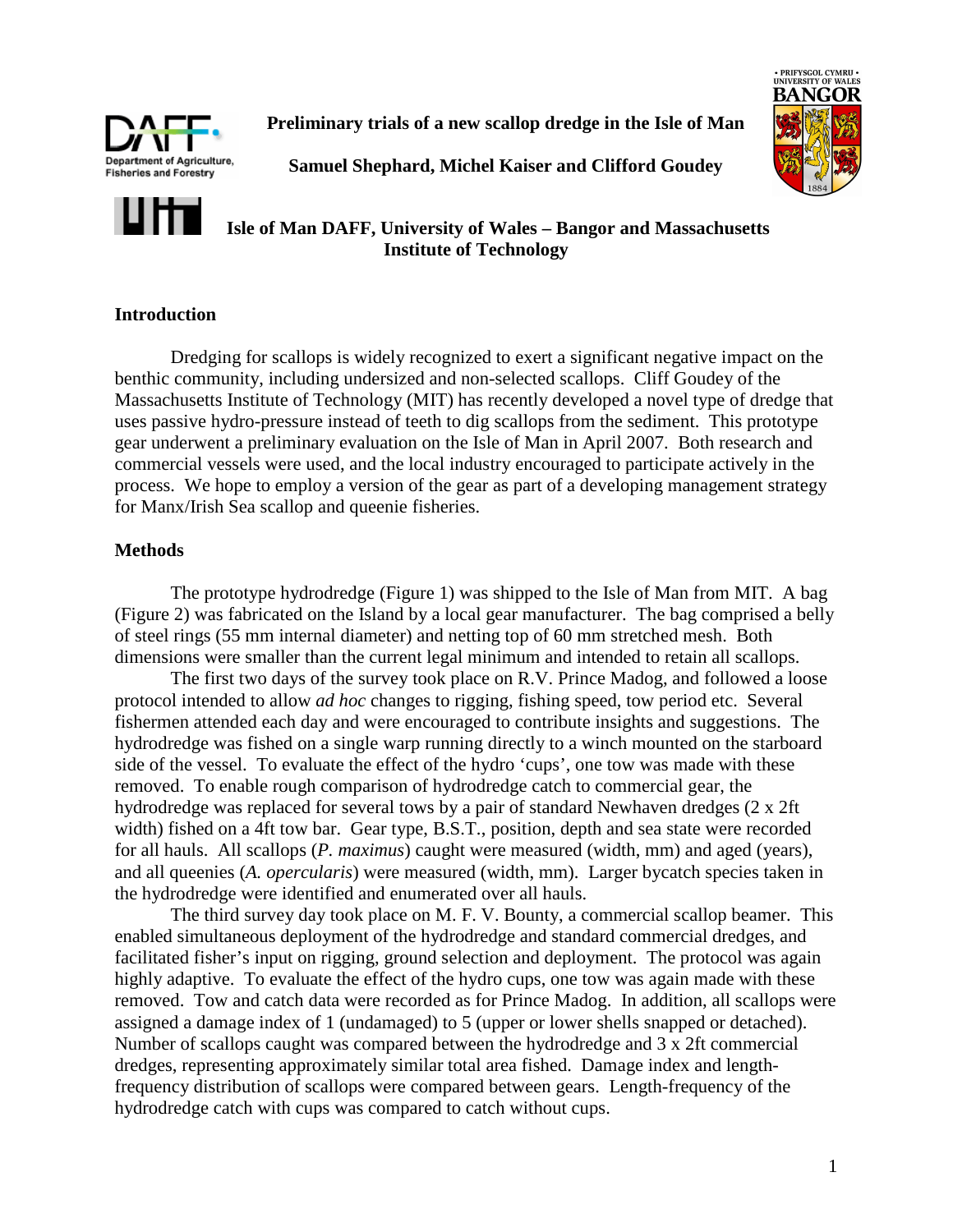### **Results**

### *R. V. Prince Madog*

Five successful tows were made with the hydrodredge and four with the standard dredges (Table 1). The hydrodredge made good catches of queenies but only caught about 29% as many scallop as in the standard gear (Table 2). Bycatch in the hydrodredge was dominated by crabs, urchins and starfish (Table 3).

#### *M. F. V. Bounty*

Five successful tows were made, including one tow using the hydrodredge without cups (Table 4). Scallop catch in the hydrodredge varied between approximately 10-95% of that in the standard dredges (Table 5; Figure 3). Damage index (1-5) was significantly higher for scallops in the standard gear (Paired t-test,  $P=0.002$ ), with 45% of scallops in the standard and 31% of scallops in the hydrodredge having an index of  $\geq$ 3, indicating severe shell damage. Lengthfrequency of scallop catch >MLS (110mm) was similar between gears. The small mesh bag on the hydrodredge resulted in greater catches of undersized scallops (Figure 4). For the tow without cups, the hydrodredge was noticeable less efficient, catching few, very small scallops (Figure 5).

#### **Discussion and Conclusions**

The University of Wales – Bangor research vessel R.V. Prince Madog provided an ideal platform for preliminary trials of the new hydrodredge. The experienced crew and excellent facilities of the vessel allowed the team to acquire insight valuable in an initial evaluation aboard a commercial vessel. Working on M. F. V. Bounty provided a more realistic fishing situation, with the significant advantages of simultaneous deployment of two gears, rapid changes to deployment technique and grounds, and fisher's insight.

 Overall, the trial results seem quite positive. The gear proved sufficiently robust to fish moderately rough ground and could easily be deployed from a commercial vessel. Some necessary but simple improvements became evident, particularly replacement of the plastic hydro cups with steel and the addition of a chain mat to exclude larger rocks.

The dredge caught a lot of queenies and the skipper of the *Bounty* became quite excited about its potential in this respect. Scallop catch was disappointing but would likely improve radically with some simple modification. Very positively, the hydrodredge caused far less damage to scallops than conventional gear. This implies less bycatch mortality and may have useful implications within a broader management strategy. Interestingly, the hydrodredge seemed to compare better to commercial gear on rougher ground. On one tow at a warp ratio of 3:1, the scallop catch was almost equal between gears and the hydrodredge caught fewer stones. It seems possible that the hydro pressure continues to act amongst rocks where toothed dredges may be hopping along.

 Future trials should follow a robust experimental design in which the hydrodredge and commercial gear are deployed for a number of randomly assigned tows across different ground types. The effect of the cups must be carefully evaluated, and the benthic impact assessed using divers or extensive camera work. The industry must stay closely involved and encouraged to contribute actively to the process.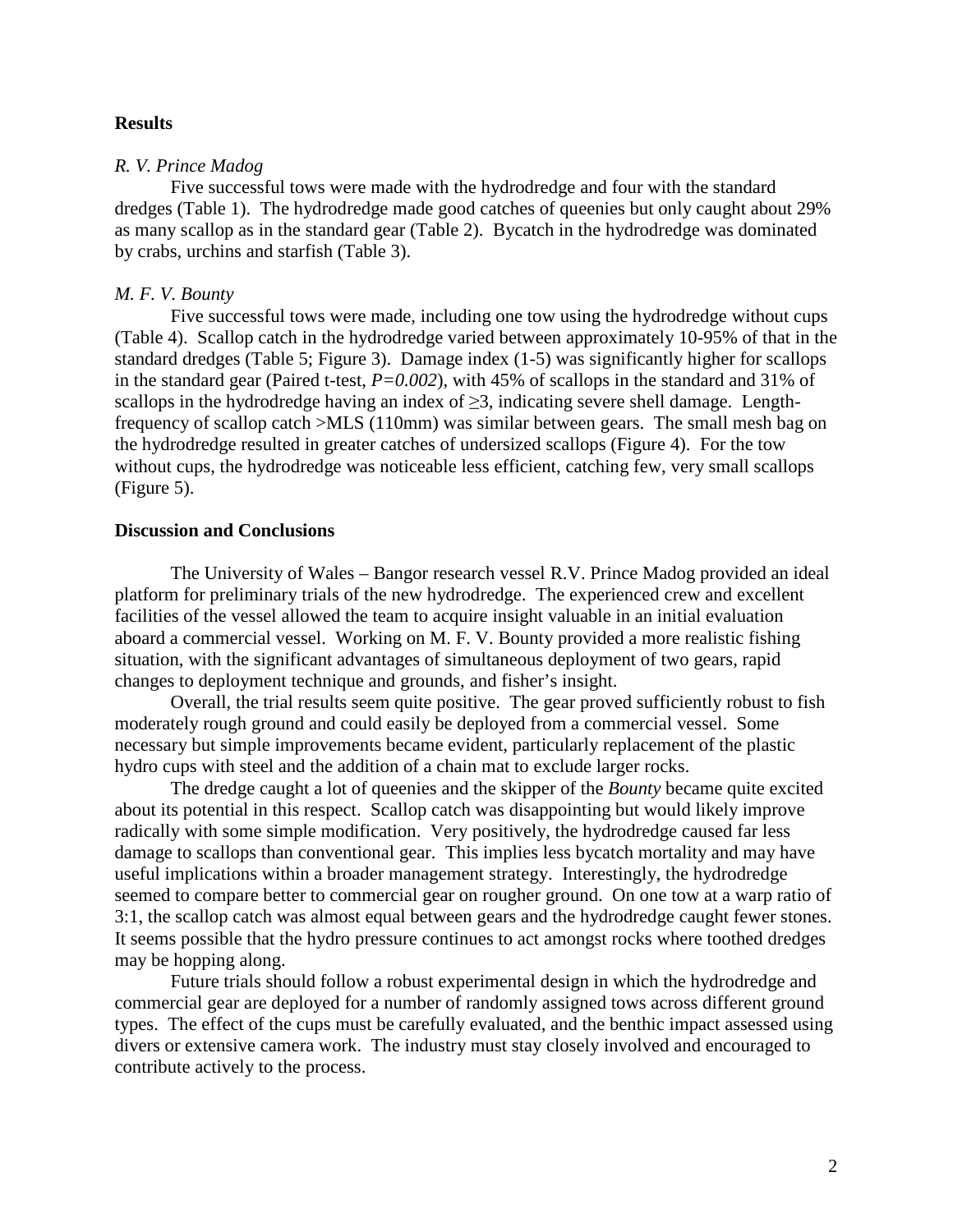|           |              |             |                | Tow |                          |           |                         |            |        |       |              |
|-----------|--------------|-------------|----------------|-----|--------------------------|-----------|-------------------------|------------|--------|-------|--------------|
| Gear      | Date         | <b>Time</b> | <b>Station</b> | #   | <b>Shooting position</b> |           | <b>Hauling position</b> |            | Course | Depth | <b>Speed</b> |
|           |              |             |                |     | Lat                      | Long      | Lat                     | Long       |        |       |              |
| Hydro     | 25-Apr-07    | 1229        | Laxey          | 1   | 54 13.539                | 04 21.556 | 54 12.701               | 04 22.316  | 221    | 25.9  |              |
| Hydro     | $25-Apr-07$  | 1436        | Laxey          | 3   | 54 14.285                | 04 20.751 | 54 12.754               | 04 22.266  | 206    | 26.6  | 2.8          |
| Standard  | $25-Apr-07$  | 1542        | Laxey          | 4   | 54 14.354                | 04 19.641 | 54 13.938               | 04 21 111  | 208    | 26.4  | 2.7          |
| Standard  | $25-Apr-07$  | 1623        | Laxey          | 5   | 54 13.500                | 04 21.573 | 54 12.937               | 04 22,090  | 204    | 26.8  | 2.9          |
|           |              |             |                |     |                          |           |                         |            |        |       |              |
| Hydro     | $26$ -Apr-07 | 1158        | Laxey          | 6   | 54 12.965                | 04 22:045 | 54 14 4 57              | 04 20.702  | 30     | 25    | 2.5          |
| Hydro     | $26$ -Apr-07 | 1244        | Laxey          | 7   | 54 14.724                | 04 20.547 | 54 14.704               | 04 20 4 36 | 204    | 25.4  | 3.4          |
| Hydro     | $26$ -Apr-07 | 1329        | Laxey          | 8   | 54 12.794                | 04 22.279 | 54 14.704               | 04 20.436  | 37     | 21.3  | 2.7          |
| Hydro (no |              |             |                |     |                          |           |                         |            |        |       |              |
| cups)     | $26$ -Apr-07 | 1428        | Laxey          | 9   | 54 15.085                | 04 20 142 | 54 13.054               | 04 22.011  | 205    | 24.9  | 2.5          |
| Standard  | 26-Apr-07    | 1514        | Laxey          | 10  | 54 12.813                | 04 22.220 | 54 14 11 1              | 04 20.957  | 26     | 25.9  | 3            |
| Standard  | 26-Apr-07    | 1551        | Laxey          | 11  | 54 14.143                | 04 20.879 | 54 12.788               | 04 22.152  | 210    | 23.1  | 3            |

Table 1. Tow data from preliminary trials of the hydrodredge aboard R.V. Prince Madog.

Table 2. Catch of scallops during trials of the hydrodredge aboard R.V. Prince Madog.

| Tow $#$ | Hydrodredge | Standard |
|---------|-------------|----------|
|         |             | 16       |
| 2       |             | 16       |
| 3       | x           | 29       |
|         |             | 34       |
|         |             | ٠        |

Table 3. Dominant bycatch species taken in the hydrodredge during three tows on a soft substrate in Laxey Bay.

| <b>Species</b>        | #   |
|-----------------------|-----|
| Echinus acutus        | 104 |
| Asterias rubens       | 200 |
| Ophiura albida        | 82  |
| Pagurus bernhardus    | 61  |
| Neptunia autigua      | 37  |
| Psammechinus miliaris | 47  |
|                       |     |

Table 4. Tow data from preliminary trials of the hydrodredge aboard M. F. V. Bounty.

| Gear               | Date        | <b>Time</b> | <b>Station</b>         | Tow# | <b>Shooting position</b> |          | <b>Hauling position</b> |          | Depth | <b>Speed</b> |
|--------------------|-------------|-------------|------------------------|------|--------------------------|----------|-------------------------|----------|-------|--------------|
|                    |             |             |                        |      | Lat                      | Long     | Lat                     | Long     |       |              |
| Hydro              | $27-Apr-07$ | 1014        | 8 <sub>m</sub> Douglas |      | 54 08.720                | 04 14.80 | 54 07.80                | 04 15.72 | 18.4  | 3            |
| Hydro              | $27-Apr-07$ | 1056        | 8m Douglas             | 2    | 54 07.76                 | 04 16.06 | 54 08.57                | 04 15.11 | 28.7  | κ            |
| Hydro              | $27-Apr-07$ | 1213        | 8m Douglas             | 3    | 54 08.50                 | 04 13.76 |                         |          |       |              |
| Hydro<br>Hydro (no | $27-Apr-07$ | 1248        | 8m Douglas             | 4    |                          |          | 54 04.82                | 04 12.55 |       |              |
| cups)              | $27-Apr-07$ | 1500        | 8m Douglas             |      | 54 04.41                 | 04 13.20 | 54 03.68                | 04 14.74 |       | 2            |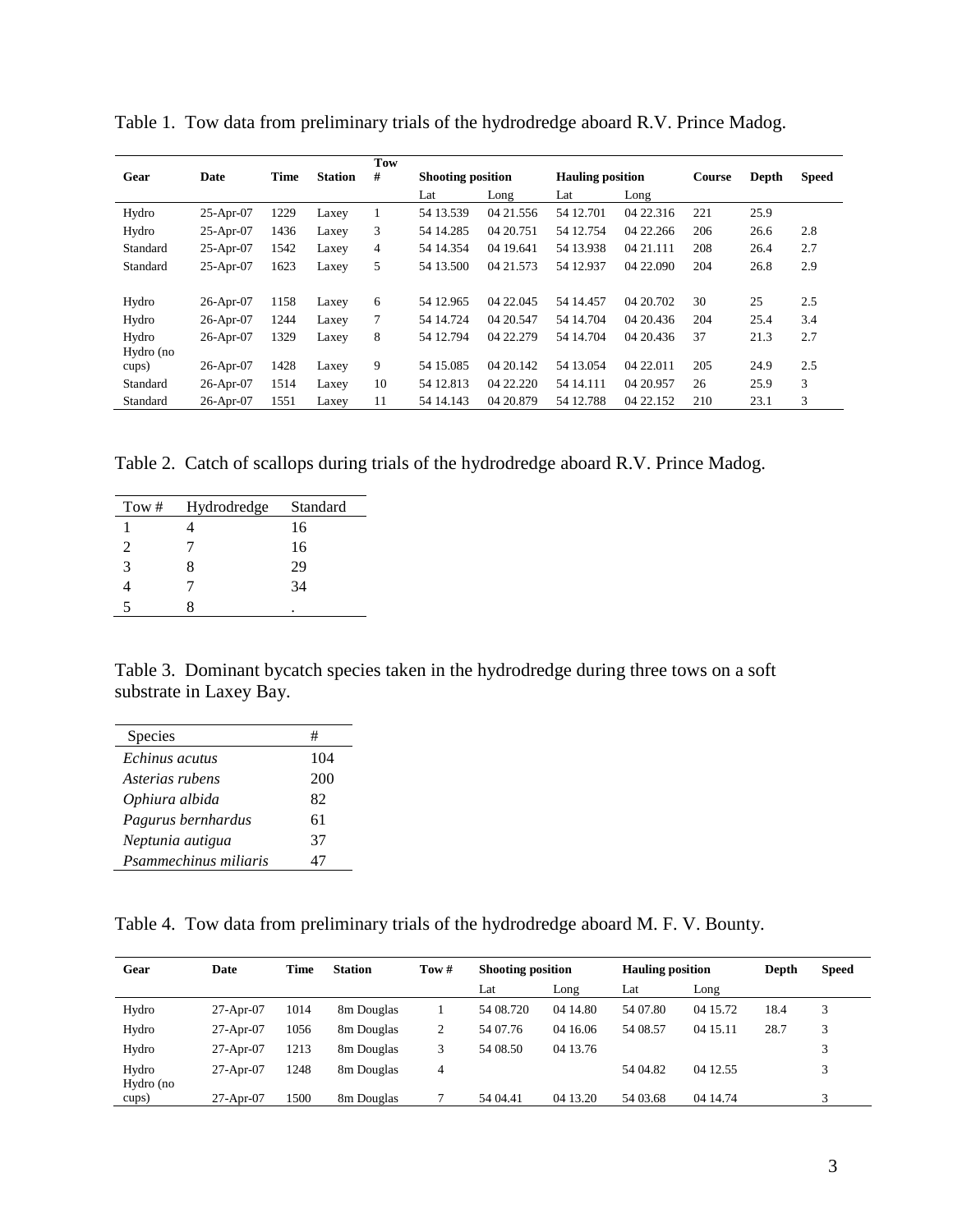| Tow $#$ | Hydrodredge | Standard |
|---------|-------------|----------|
|         | 3           | 34       |
| 2       | 11          | 44       |
| 3       | q           | 36       |
| 4       | 14          | 15       |
| Sum     | 37          | 129      |
| Mean    | 9.25        | 32.25    |

Table 5. A comparison of scallop (*P. maximus*) catches between the hydrodredge and 3 x 2ft standard dredges fished simultaneously on opposite sides of a commercial beam trawler.

Figure 1. The novel hydrodredge being hauled from a Manx commercial vessel.

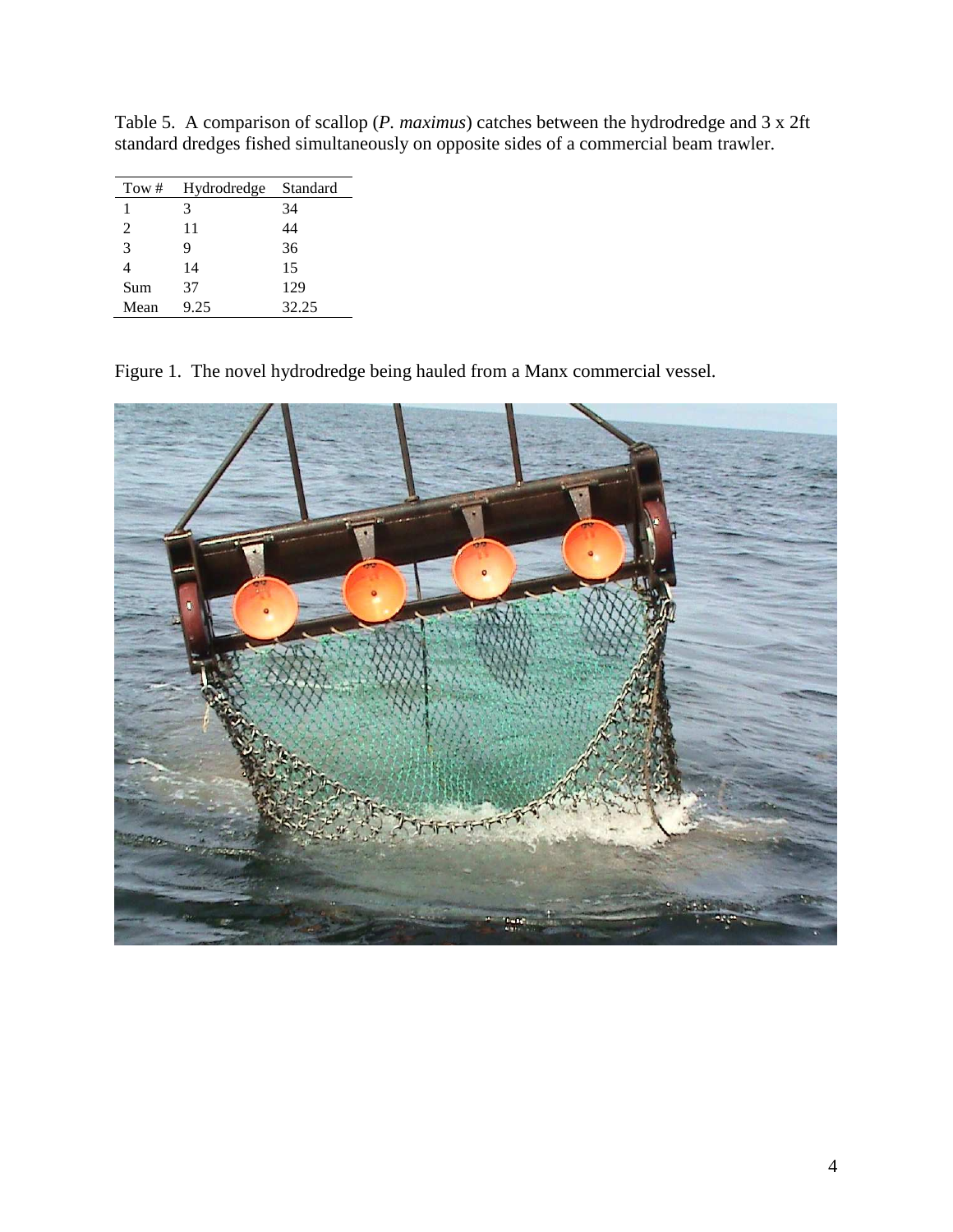



Figure 3. A comparison of scallop catches between hydrodredge and 3 x 2ft standard dredges fished simultaneously on opposite sides of a commercial beam trawler.